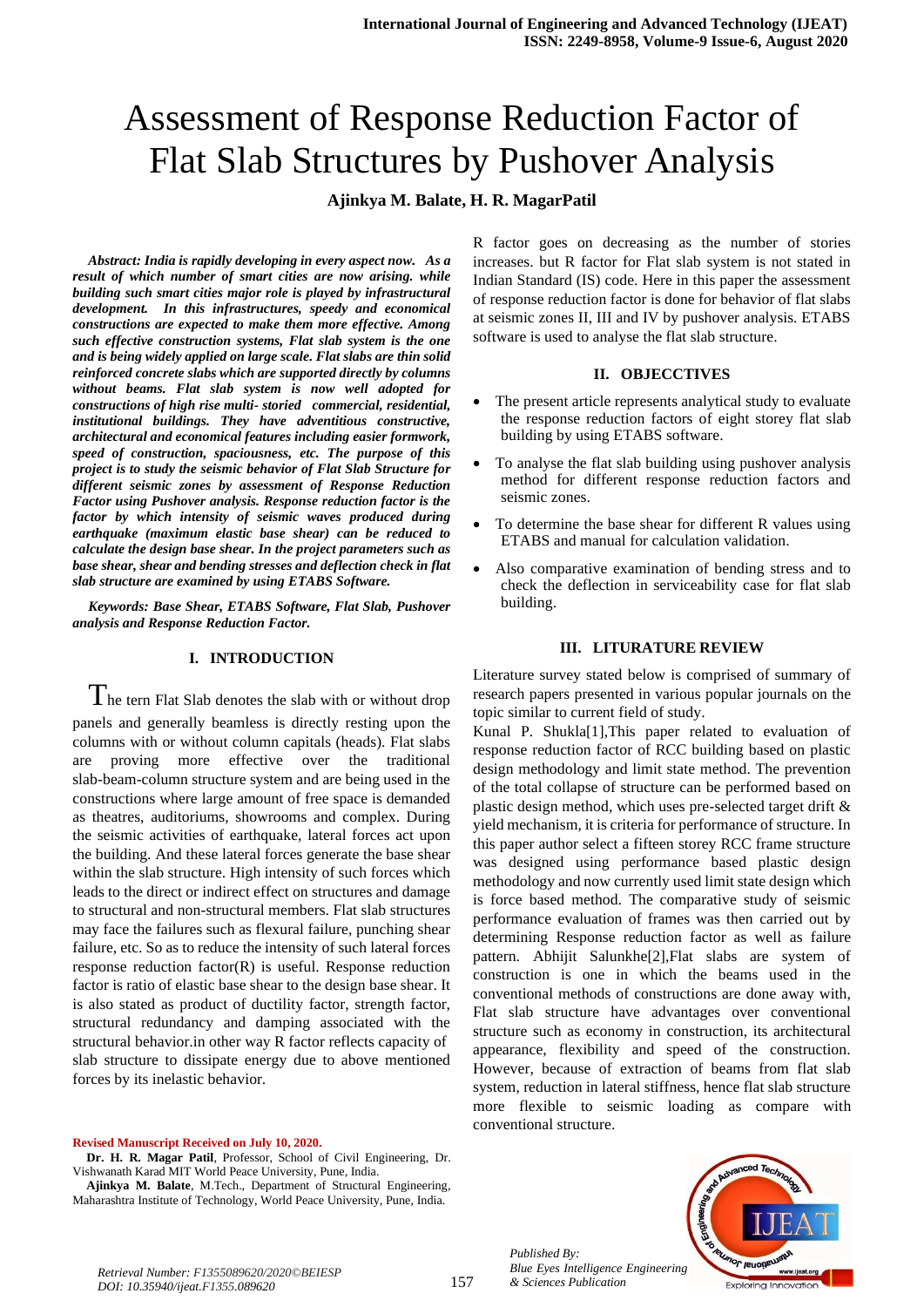The aim of this work is to compare the seismic behavior of flat slab structure with conventional frame structure. R. P. Apostolska. and G. S. Necevska- Cvetanovska [3],They work on Seismic Performance of Flat-Slab Building Structural Systems and conclude that the purely flat-slab RC structural system is considerably more flexible for horizontal loads than the traditional RC frame structures which contributes to the increase of its vulnerability to seismic effects.

Salman I. Khan and Ashok R. Mundhada.[4],The objective of the study is to achieve the comparative seismic performance of flat slab buildings with grid slab buildings. Dynamic analysis of three different high-rise buildings having 12, 15 & 18 stories is performed using response spectrum method for all four seismic zones of India, as categorized by the Indian code for earthquake resistant structures. The assessment of the seismic response is based on the maximum inter-story drift, roof displacement, Time period and the base shear. E-TAB v9.7.3 software is used for the analysis. It is observed that the seismic performance of grid slab buildings was better performance against earthquake load case as compared to that of flat slab buildings. P. Srinivasulu,[5],The flat slab system is currently widely used in commercial building construction. It permits flexibility in architecture, clear height is more, lowers the building height, easier formwork, and speedy construction. Flat slab building structures are naturally more flexible than conventional concrete structures as beams are absent. They are becoming more vulnerable to earthquakes. The objective of this paper is to investigate the behavior of flat slab in 4 different cases as I). Flat slab structure without drop, II). Flat slab structure with column drop, III). Flat slab structure with shear wall, IV). The flat slab structure with column drop and structural shear wall combination, by response spectrum method, by using ETABS software. The behavior of the flat slab is worked out in terms of story displacements, frequency of structure, base shear of building, story level accelerations. And also, most major problem in flat slabs is punching shear failure around the column head.

Mohan H. S.[6] Now a days, construction activity the use of flat slab is absolutely common which helps to weight reduction, speedy construction and economical. Its's capacity is similar from the earlier conventional slab providing features like more stiffness, higher the load carrying capacity & safe also. This paper based on G+5 commercial multistoried building having flat slab & conventional slab have been analyzed for the parameters like base shear, storey drift, axial forces & the displacement. The performance and the structural behavior of both the system in all seismic zones of India have been studied. The conclusion of work was the storey shear of flat slab gives 5% more than the conventional slab structure, axial forces are nearly 6% more than conventional building. Pradip S. Lande,[7],In this paper the parametric investigation was carried out to study seismic response of the system which are as flat slab building, flat slab with perimeter beam, flat slab with shear wall, flat slab with drop panel & conventional building hypothetical systems were studied for two different storey heights located in sever zone V and analysis was carried out in ETABS nonlinear.

Mohammad Hossain1, Tahsin Hossain,[8],They investigated in their research the effect of column on flat plate structure.

Also, they have studied the effect of other parameter in different flat plat model in ETABS software. The different parameter is used in study are Height of column, Column have different cross-section with three different panel sizes for gravity and environmental load. They have investigated critical buckling load variation and ultimate load to critical buckling load variation along with non-sway moment magnification factor variation, sway moment magnification factor variation for different location of column. Navyashree K,[9]They study for conventional R.C.C building and flat slab building for different floor height in the seismic regions. The effect of seismic load on structure has been studied for the two types of building with different height. They conclude that the moments are maximum at plinth, first and second level. After second level it decreases and increases at the top storey level. The column behavior changes as height of the building structure increases. Storey drift in building with flat slab construction is significantly more as compared to regular R.C.C building. As a result of this, additional moments are developed there. Therefore, the columns of such buildings should be designed by considering additional moments caused by the drift effect. The difference between the two varies from 28-60 percent. Micallef K., Sagaseta J,[10]They worked on punching shear failure in RCC flat slab subjected to impact loading. They had studied the dynamic behavior of slab for different parameter like with and without transverse reinforcement in it. In this study they have presented different experimental work on flat slab for evaluate punching shear in flat slab subjected to impact loadings. They have presented stiffness and response of slab during experiments. From their result it has been seen that increase in stiffness due to variation in slab span.

## **IV. METHODOLOGY**

## **A. Modelling of structure**

Building model purposed project is having  $G + 7$  storey with floor to floor 3.5 m. A simple 37.1m X 26.5 m plan was prepared for flat slab structure. Panel size of this structure is 5.3 m X 5.3 m .The fixed supports are used as end conditions to all the columns. Brick material of siporex block of grade 1 with density  $9 \text{ kN/m}^3$  is used for partition wall. Steel and concrete used have grades Fe415 and M25 respectively. ETABS software is used here for all designs and model analysis. Models having different response reduction factor are created using ETABS. Modulus of elasticity of steel is 2  $X105$  N/mm<sup>2</sup>.



**Fig. 1.Floor plan of Flat slab building.**

*Published By: Blue Eyes Intelligence Engineering* 

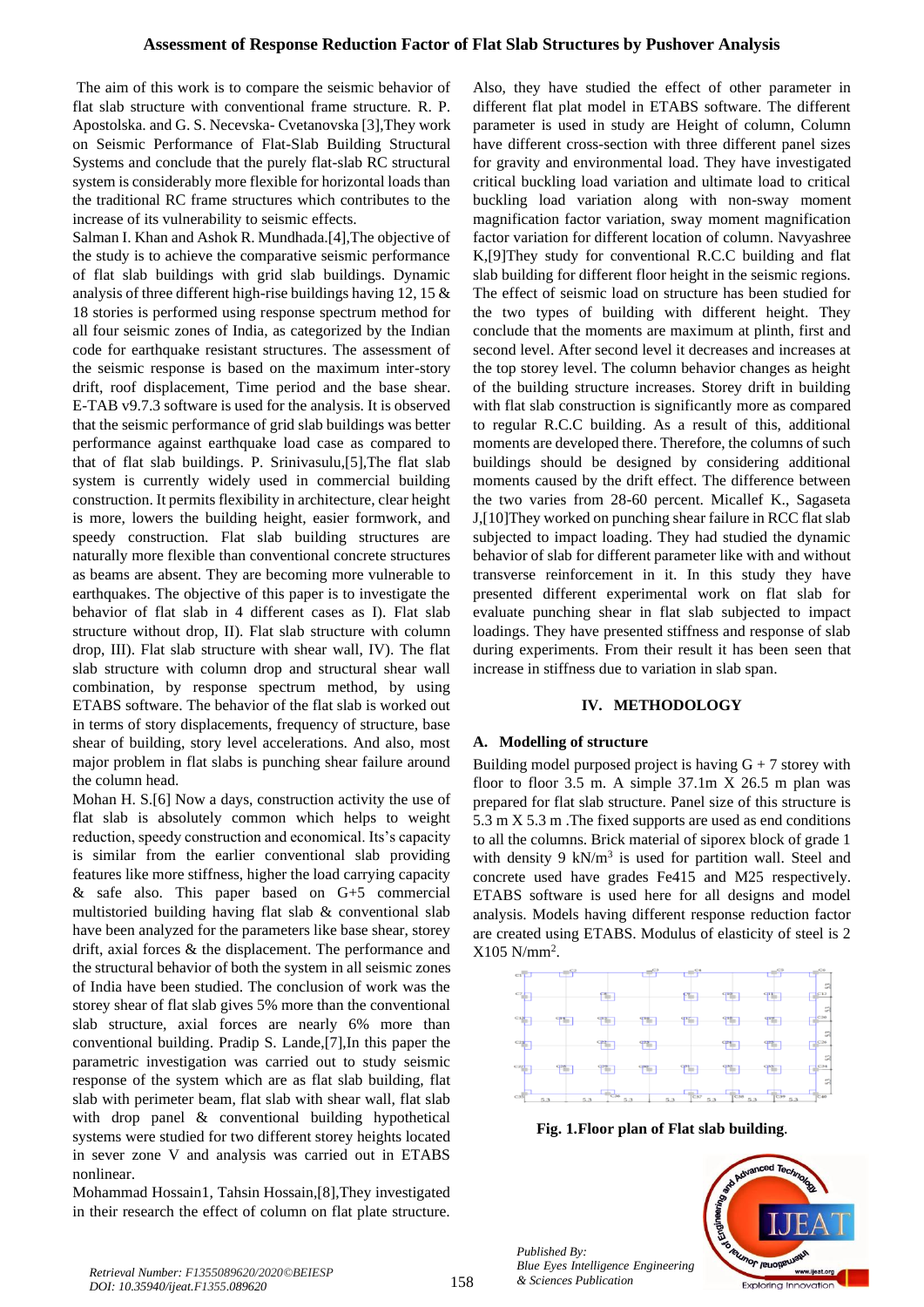





**Fig. 3. Model plan drop view for Flat slab building.** 



**Fig. 4. Model elevation view for Flat slab building.**

| Table- I: Flat slab Structure element details |  |  |  |
|-----------------------------------------------|--|--|--|
|-----------------------------------------------|--|--|--|

| Flat slab (thickness) | 250 <sub>mm</sub>  |
|-----------------------|--------------------|
| Drop size             | $1.7m \times 1.7m$ |
| Drop thickness        | $125 \text{mm}$    |
| Thickness of wall     | 150 <sub>mm</sub>  |
| Plinth beam           | 300mm x 450mm      |

| Table- II: Flat slab column details |  |  |  |  |  |  |
|-------------------------------------|--|--|--|--|--|--|
|-------------------------------------|--|--|--|--|--|--|

| Column size<br>(mm) | Column size                                                                         |
|---------------------|-------------------------------------------------------------------------------------|
| 450X450             | C1.C4.C5,C7,C12,C13,C20,C21,C26,                                                    |
|                     | C <sub>27</sub> ,C <sub>34</sub> ,C <sub>35</sub> ,C <sub>39</sub> ,C <sub>40</sub> |
| 500X500             | C <sub>2</sub> ,C <sub>3</sub> ,C <sub>6</sub> ,C <sub>37</sub> ,C <sub>38</sub>    |
| 550X550             | C15,C29,C36                                                                         |
| 600X600             | C17,C18,C19,C23,C25,C30,C32,C33                                                     |
| 650X650             | C9,C10,C11,C16,C22,C24,C31                                                          |
| 750X750             | C <sub>14</sub> , C <sub>28</sub>                                                   |
| 800X800             | C8                                                                                  |

## **B. Earthquake and other loads**

**Table- III: Earthquake and loads**

| Seismic zone                | II,III,IV                |
|-----------------------------|--------------------------|
| Response reduction factor R | 1,2,3,4,5                |
| Importance factor I         |                          |
| Damping ratio               | 5%                       |
| Type of soil                | Hard                     |
| Live load                   | $3 \text{ kN/m}^2$       |
| Dead load                   |                          |
| Flat slab                   | 6.5 kN/ $m2$             |
| Floor finish                | $1 \text{ kN/m}^2$       |
| Wall load                   | 2.28 kN/ $m^2$           |
| Parapet wall load           | $0.16$ kN/m <sup>2</sup> |

## **C. Loading combination**

Loading combination as per IS: 1893 are given below-

- $\bullet$  1.5DL + 1.5LL
- $1.5DL \pm 1.5EQx$
- $1.5DL \pm 1.5EQz$
- $1.2DL + 1.2LL + 1.2EQx$
- $1.2DL + 1.2LL + 1.2EQz$
- $\bullet$  0.9 DL  $\pm$  1.5EQx
- $\bullet$  0.9 DL  $\pm$  1.5EQz

As per IS: 456 Load combination used for limit state of serviceability to check the deflection of structure-

- DL+LL
- DL+EQx
- DL+EQz
- DL+0.8LL+0.8EQx
- $\bullet$  DL+0.8LL+0.8EQz

Where, EQX and EQZ are Earthquake loads DL is Dead load and LL is Live load.

*& Sciences Publication* 

*Published By:*

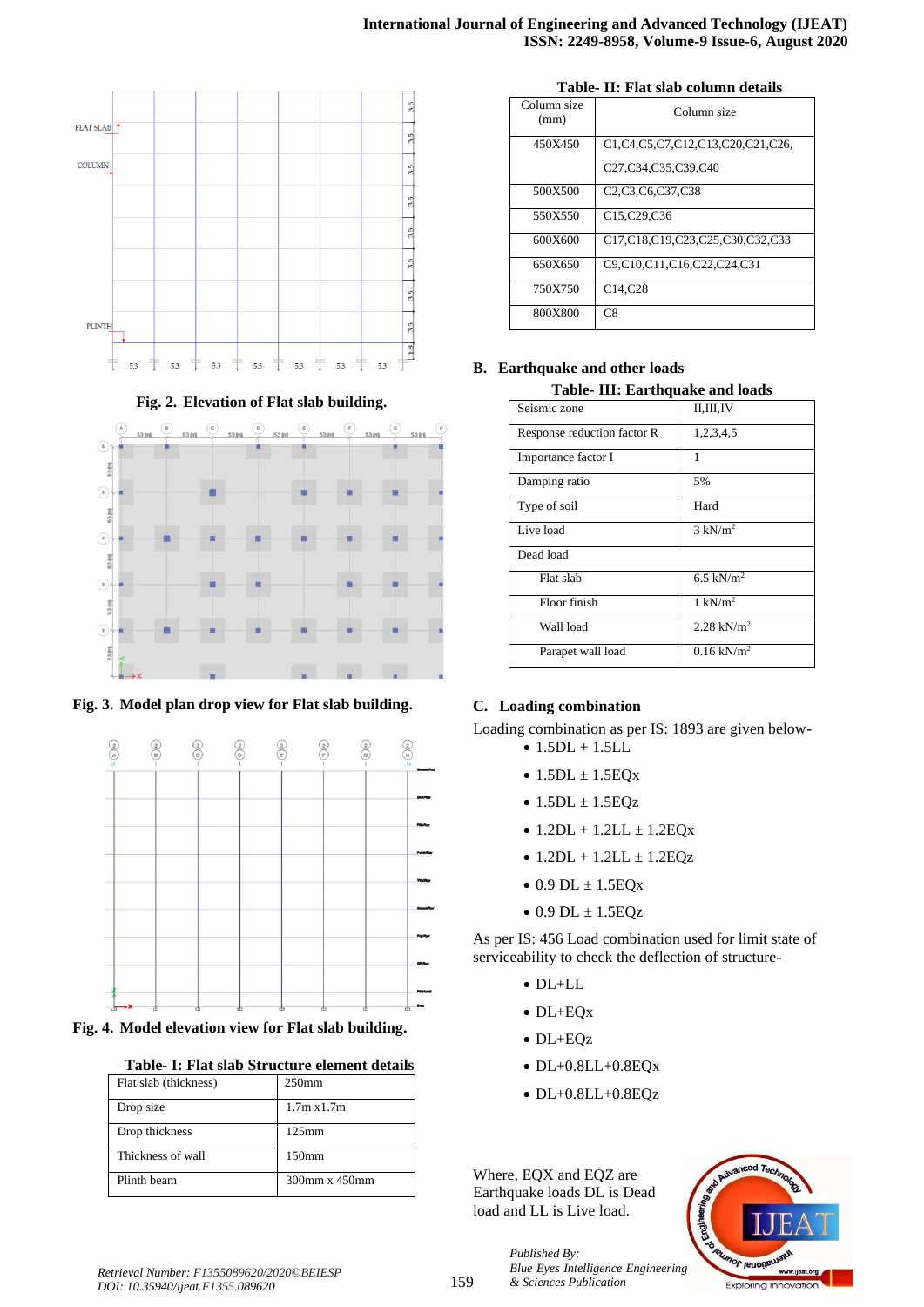## **Assessment of Response Reduction Factor of Flat Slab Structures by Pushover Analysis**



**Fig. 5. Isometric view for Flat slab building in ETABS.** 



**Fig. 6. Model 3D view for Flat slab building in ETABS.**



**Fig. 7. Seismic load view for Flat slab building.**

## **V. RESULT AND DISSCUSION**

## **A. Result graph comparison**

Graphs are plotted by comparing the bending moment in the slab with bending moment and similar comparison are plotted for R=1, 2,3,4,5 and zone II, III, IV.

1. Graphical comparison of bending moment of flat slab for load case 1.5(DL+LL) with 1.5(DL+Eq.X) which is critical load case for R=1, 2, 3, 4, 5 considering zone II



**Fig. 8. For flat slab 1.5(DL+Eq.X) with 1.5(DL+LL) for R=1.**



**Fig. 9. For flat slab 1.5(DL+Eq.X) with 1.5(DL+LL) for R=2.**



**Fig. 10. For flat slab 1.5(DL+Eq.X) with 1.5(DL+LL) for R=3.**



**Fig. 11. For flat slab 1.5(DL+Eq.X) with 1.5(DL+LL) for R=4.**







*Published By:*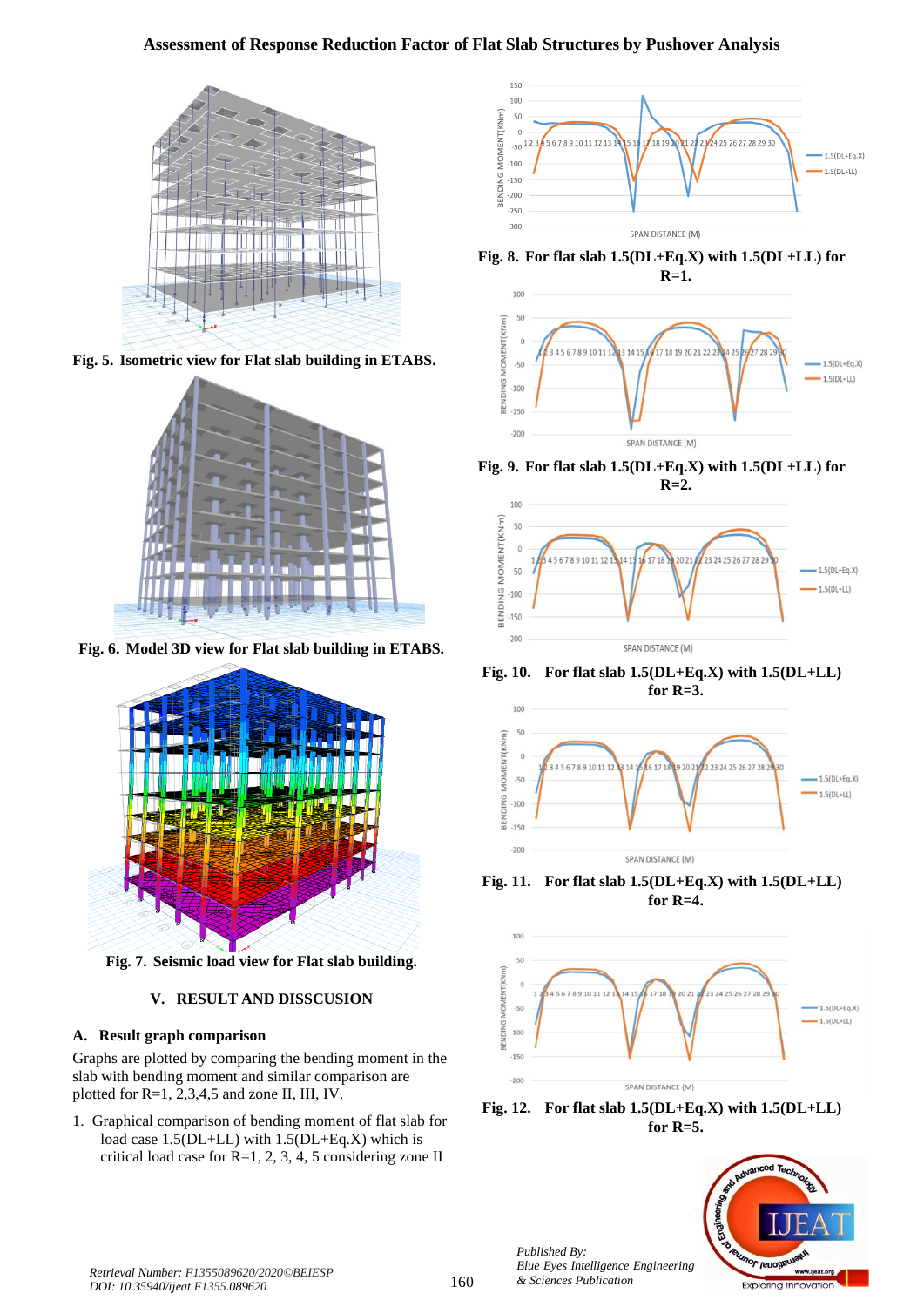2. Graphical comparison of bending moment of flat slab for load case 1.5(DL+LL) with 1.5(DL +Eq.X) which is critical load case for R=3 considering zone III



**Fig. 13. For flat slab 1.5(DL+Eq.X) with 1.5(DL+LL) for R=3.**

3. Graphical comparison of bending moment of flat slab for load case  $1.5(DL+LL)$  with  $1.5(DL+Eq.X)$  which is critical load case for R=1 Vs R=3, 5 considering zone II



**Fig. 14. For flat slab 1.5(DL+Eq.X) with 1.5(DL+LL) for R=1 Vs R=3.**



**Fig. 15. For flat slab 1.5(DL+Eq.X) with 1.5(DL+LL) for R=1 Vs R=5.**

4. Graphical comparison of bending moment of flat slab for load case  $1.5(DL+LL)$  with  $1.5(DL+Eq.X)$  which is critical load case for R=3, 5 considering zone II,III,IV



**Fig. 16. For flat slab 1.5(DL+Eq.X) with 1.5(DL+LL) for R=3, Zone-II, III, IV.**



**Fig. 17. For flat slab 1.5(DL+Eq.X) with 1.5(DL+LL) for R=5, Zone-II, III, IV.**

#### **B. Deflection graph for flat slab system**

For stability of slab structure deflection check is necessary, to check the allowable deflection as per IS 456 serviceability load case is considered, as per the final deflection due to loads on structure including temperature, shrinkage and creep should not exceed Span/350 or 20mm whichever is lesser. For this flat slab case span are 5.3m and 10.6m allowable deflections 15.14mm and 30.28mm respectively



**Fig. 18. For flat slab deflection Vs span dist. For R-3 & zone-II.**

In deflection graph we observed that maximum vertical deflection in the slab is 16.63mm which is lesser than 20mm, so the slab is safe against the deflection during serviceability condition.

#### **C. Lateral deflection for flat slab system**

Lateral stability of the building deflection check is necessary for serviceability load case, as per codal provision the lateral allowable deflection is 0.4% of the height of storey. The height of flat slab building is 29.80m and allowable deflections 119.20mm.



**Fig. 19. For flat slab column deflection Vs span dist. For R-3 & zone-II.**



*Retrieval Number: F1355089620/2020©BEIESP DOI: 10.35940/ijeat.F1355.089620*

*Published By:*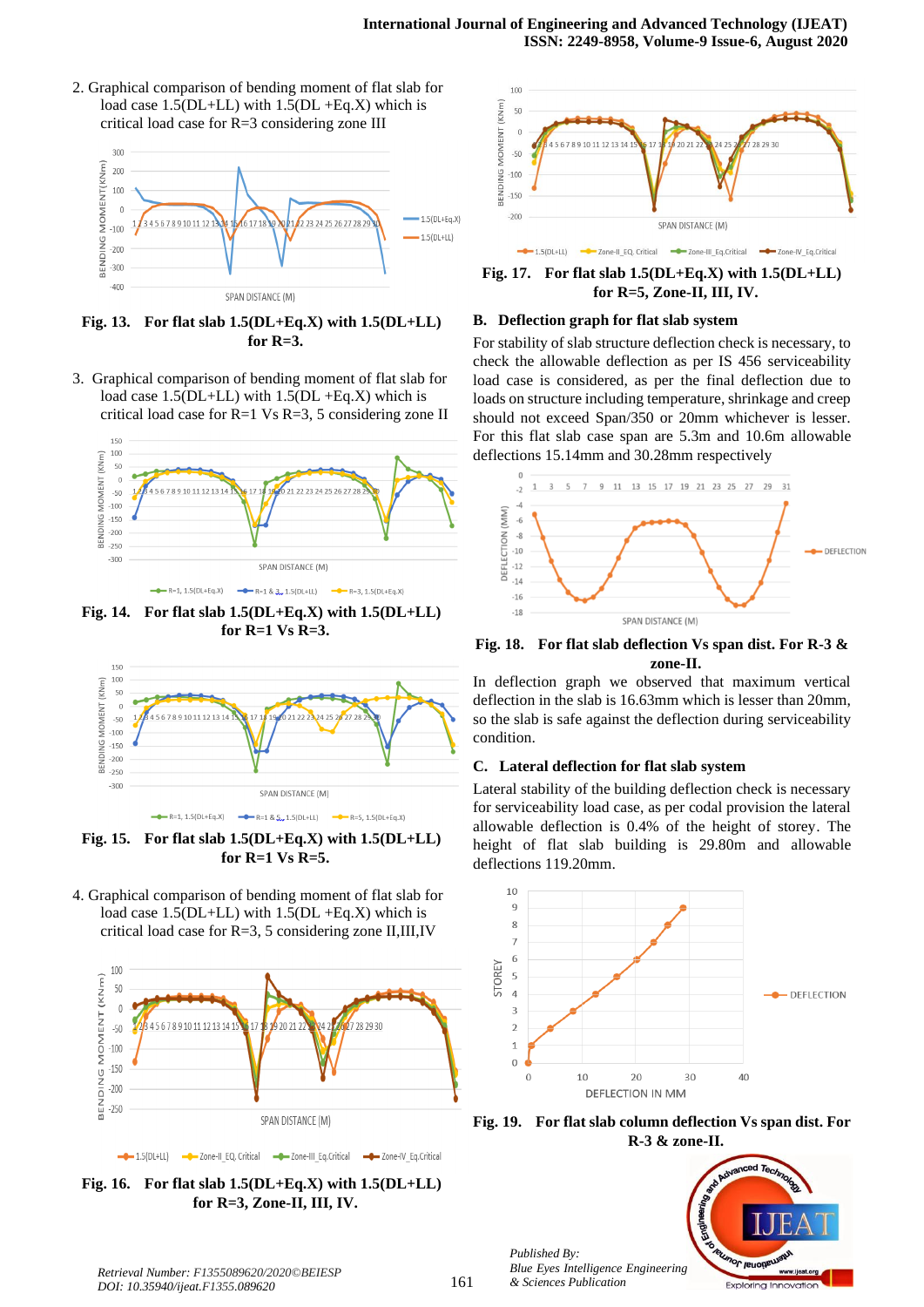## **D. Base shear and horizontal acceleration spectrum for flat slab**

1. Design horizontal acceleration spectrum for Flat Slab

**Table- IV: Design horizontal acceleration spectrum Ah for Flat Slab**

| Seismic  |        |        | <b>Response reduction factor-R</b> |        |        |
|----------|--------|--------|------------------------------------|--------|--------|
| zone     |        | 2      | 3                                  |        | 5      |
| Zone II  | 0.0608 | 0.0312 | 0.0224                             | 0.0154 | 0.0119 |
| Zone III | 0.0787 | 0.0387 | 0.0258                             | 0.0197 | 0.0153 |
| Zone IV  | 0.0987 | 0.0589 | 0.0378                             | 0.0282 | 0.0208 |

## 2. Design base shear for Flat Slab

Base shear means lateral forces acting to the base of a structure due to seismic waves, following are the results of base shear (kN) of all models for various R factors

| Table- V: Design Base shear V <sub>B</sub> ETABS with manual |  |
|--------------------------------------------------------------|--|
| validation for Flat slab structure                           |  |

| <b>Seismic</b> |              |         |         | <b>Response reduction factor-R</b> |         |         |
|----------------|--------------|---------|---------|------------------------------------|---------|---------|
| zone           |              | 1       | 2       | 3                                  | 4       | 5       |
| Zone           | <b>ETABS</b> | 4102.69 | 2139.53 | 1243.01                            | 973.68  | 732.83  |
| $\Pi$          | Manual       | 4076.79 | 2133.89 | 1269.37                            | 963.44  | 726.39  |
| Zone           | <b>ETABS</b> | 6334.58 | 3279.86 | 2192.07                            | 1529.56 | 1268.32 |
| ΠI             | Manual       | 6328.87 | 3259.47 | 2239.28                            | 1533.63 | 1274.62 |
| Zone           | <b>ETABS</b> | 9324.39 | 5139.27 | 3089.27                            | 2763.03 | 1827.25 |
| <b>IV</b>      | Manual       | 9333.51 | 5129.34 | 3127.49                            | 2748.12 | 1813.38 |

## **VI. SUMMURY AND CONCLUSION**

Above comparative results have shown clearly the comparison of flat slab structure having different response reduction factors.

 Among the graphs stated above, better results are given by the flat slab structure of zone II having R factor of 3. In this design, earthquake case can be considered as critical load case, because the difference between ultimate load case excluding earthquake and ultimate load case of earthquake is minimum or the same value.

 The moment which gives safe depth check as per provided depth is considered as ultimate moment, for the design purpose. Similarly, the design moment of above case governs earthquake case is safe under depth check.

 It is observed by the above graph, the flat slab gives maximum bending moment at end corner as it behaves similarly to cantilever slab.

 Earthquake cases for Zone III and IV, the maximum bending moment is given which gives more difference. In these cases provide more depth then the slab depth. It is also necessary to construct peripheral beam as well as to provide shear wall at the corner of building design so as to improve sustainability of it and will also provide extra bottom steel for slab. Earthquake intensities for zone III and zone IV are more. for that, avoid the multistoried flat slab type of building.

 For flat slab structure having R-3, we get safe serviceability deflection check.

 Flat slab structure for R-4 reduces the intensity of earthquake by 40 % while for R-5 reduces it by 50 % which means lateral forces directing upon the building are also reduced. But for that ductile detailing is necessary. As there is no beam construction in pure flat slab so, it can be a problem for providing ductile dealing steel.

 It is clarified from all above observations that flat slab structure for R-3 reduces the earthquake intensity by 30 % so that it can sustain the building structure during seismic vibrations produce by earthquake. Also, against the limit serviceability and limit state of collapse this structure is safe.

## **REFERENCES**

- 1. Kunal P. Shukla 1, Sejal P. Dalal 2, Et. Al (2016), "Evaluation of Response Reduction Factor of Reinforced Cement Concrete Building Designed by Performance Based Plastic Design Method & Limit State Design Method."
- 2. Abhijit Salunkhe 1, Dr.D.N.Shinde 2, Et.Al (2016),"A Comparative Study of Seismic Response of Flat Slab Structure and Conventional RC Framed Structure."
- 3. R.P. Apostolska 1, G.S.Necevska-Cvetanovska 2, J.P. Cvetanovska 3, Et.Al (2015), "Seismic Performance of Flat-Slab Building Structural System."
- 4. Salman I. Khan 1, Ashok R. Mundhada 2, Et.Al (2015),"Comparative study of Seismic Performance of multistoried R.C.C buildings with Flat slab & Grid slab."
- 5. P. Srinivasulu 1, A. Dattatreya Kumar 2, Et.Al(2015), "Behaviour Of Rcc Flat Slab Structure Under Earthquake Loading ."
- 6. Mohan H.S. 1, Kavan M.R. 2, Et.Al (2015), "Comparative Study of Flat Slab and Conventional Slab Structure Using ETABS for Different Earthquake Zones of India."
- 7. Pradip S. Lande 1, Aniket B.Raut 2, Et.Al (2015), "Seismic Behaviour of Flat Slab Syatem."
- 8. Mohammad Hossain1, Tahsin Hossain 2, Et.Al,(2014), "FEM Approach to Perform Parametric Study on Slender Columns for Flat-Plate Structures."
- 9. Navyashree K1, Sahana T. S 2, Et.Al(2012) "Use of Flat Slabs in Multi-Storey Commercial Building Situated in High Seismic Zone  $(2012)$ "
- 10. Micallef K.1, Sagaseta J. 2, M., Muttoni A. 3, Et.Al (2014), "Punching of flat slabs supported on rectangular columns."
- 11. IS 456-2000, Indian Standard Code of Practice for Plain and Reinforced Concrete Bureau of Indian Standard, New Delhi.
- 12. IS1893 (Part 1)-2002, Indian Standard Code of Practice for Ductile Detailing of Reinforced Concrete Structures Subjected to Seismic Forces. Bureau of Indian Standard, New Delhi.

## **AUTHORS PROFILE**



**Ajinkya M. Balate**. received his Bachelor's degree from the Pune University, India. He is presently pursuing his M.Tech.in Structural Engineering degree from the Maharashtra Institute of Technology, World Peace University, Pune, India. He is a member of The Institution of Engineers (IEI) and Indian Society of Structural Engineers (ISSE). His research interests are Earthquake Engineering, Structural Analysis and

Structural Audit. (Email: [erambalate@gmai.com\)](mailto:erambalate@gmai.com)



*Bute Eyes Intelligence*<br>Retrieval Number: F1355089620/2020©BEIESP<br>Research Research Research ASS of the Sciences Publication *DOI: 10.35940/ijeat.F1355.089620*